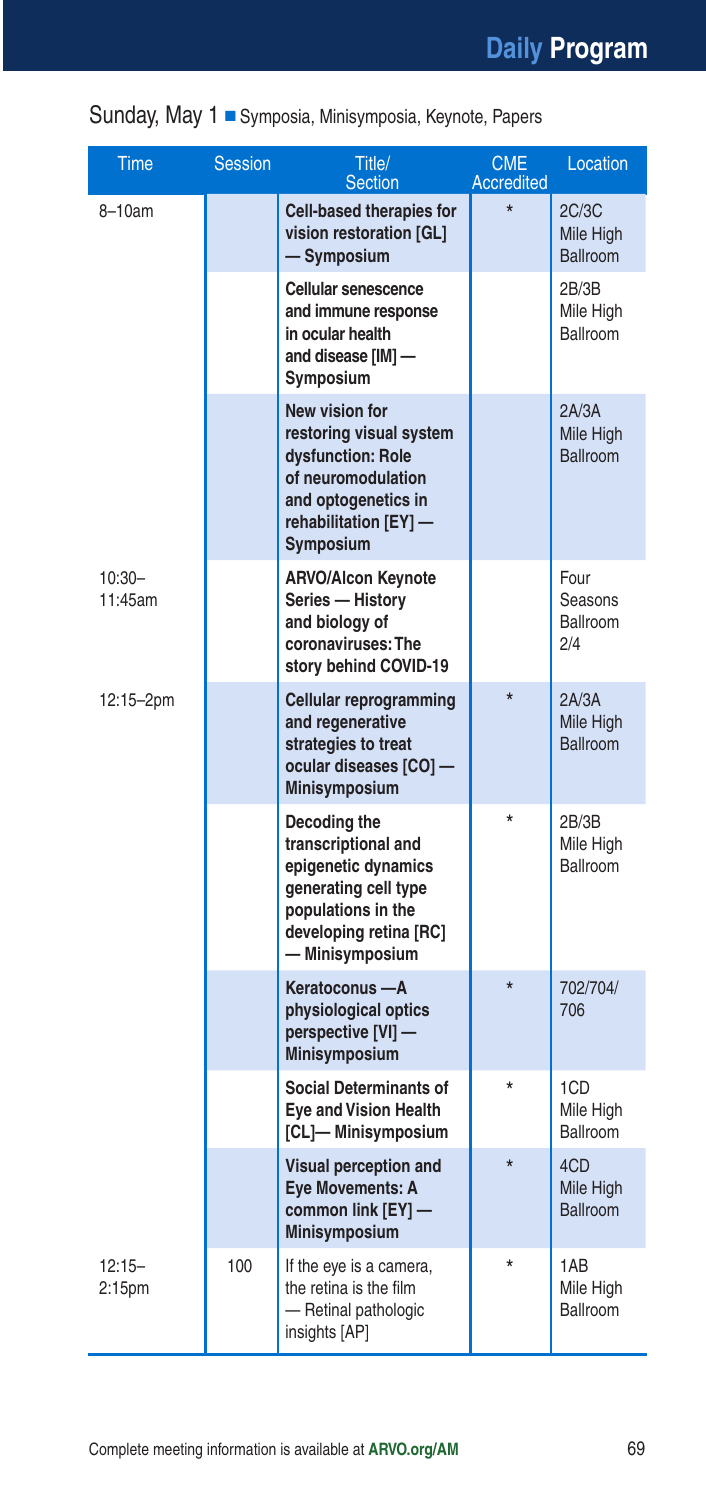#### Sunday, May 1 Award Session, Papers, MOI Group

| Time                                           | <b>Session</b> | Title/<br><b>Section</b>                                                                                                                | <b>CME</b><br><b>Accredited</b> | Location                              |
|------------------------------------------------|----------------|-----------------------------------------------------------------------------------------------------------------------------------------|---------------------------------|---------------------------------------|
| $12:15 -$<br>2:15 <sub>pm</sub><br>(continued) | 101            | Application of multi-omics<br>to inherited ocular<br>disease [GEN]                                                                      |                                 | 1EF<br>Mile High<br><b>Ballroom</b>   |
|                                                | 102            | Neurodegeneration [GL]                                                                                                                  |                                 | 2C/3C<br>Mile High<br>Ballroom        |
|                                                | 103            | Cataractogenesis:<br>pathogenesis, prevention<br>and treatment [LE]                                                                     | $\star$                         | 605/607                               |
|                                                | 104            | Microglia in AMD and<br>other immune factors<br>in Retinal Degenerative<br>Diseases [IM]                                                | $\star$                         | 601/603                               |
|                                                | 105            | Vitreoretinal Surgery [RE]                                                                                                              | $\star$                         | 205/207                               |
|                                                | 106            | <b>Macular Diseases</b><br>excluding AMD [RE]                                                                                           |                                 | Four<br>Seasons<br>Ballroom 1         |
|                                                | 107            | Retinal ganglion cells and<br>central processing [VN]                                                                                   | $\star$                         | 4EF<br>Mile High<br><b>Ballroom</b>   |
| 2:45-3:30pm                                    |                | <b>Epstein Award Session</b><br>[GL]                                                                                                    |                                 | 601/603                               |
| 2:45-4:15pm                                    |                | Multidisciplinary<br>Ophthalmic Imaging<br>Group - Al based<br>imaging biomarker: new<br>updates and real-world<br>implementation [MOI] |                                 | 4EF<br>Mile High<br><b>Ballroom</b>   |
| 2:45-4:45pm                                    | 119            | Myopia: Structure-<br>Function Relationship [AP]                                                                                        |                                 | 1AB<br>Mile High<br><b>Ballroom</b>   |
|                                                | 120            | Molecular events in<br>diabetic retinopathy [BI]                                                                                        | $\star$                         | 4AB<br>Mile High<br><b>Ballroom</b>   |
|                                                | 121            | Corneal Immunology and<br>Neovascularization [CO]                                                                                       | $\star$                         | 605/607                               |
|                                                | 122            | Dry Eye, Clinical [CO]                                                                                                                  | $\star$                         | 2A/3A<br>Mile High<br><b>Ballroom</b> |
|                                                | 123            | Optic Neuropathies -<br>Diagnostic and<br>Therapeutic Approaches<br>[EY]                                                                |                                 | 4CD<br>Mile High<br>Ballroom          |
|                                                | 124            | <b>Surgery and Wound</b><br>Healing [GL]                                                                                                |                                 | 2C/3C<br>Mile High<br><b>Ballroom</b> |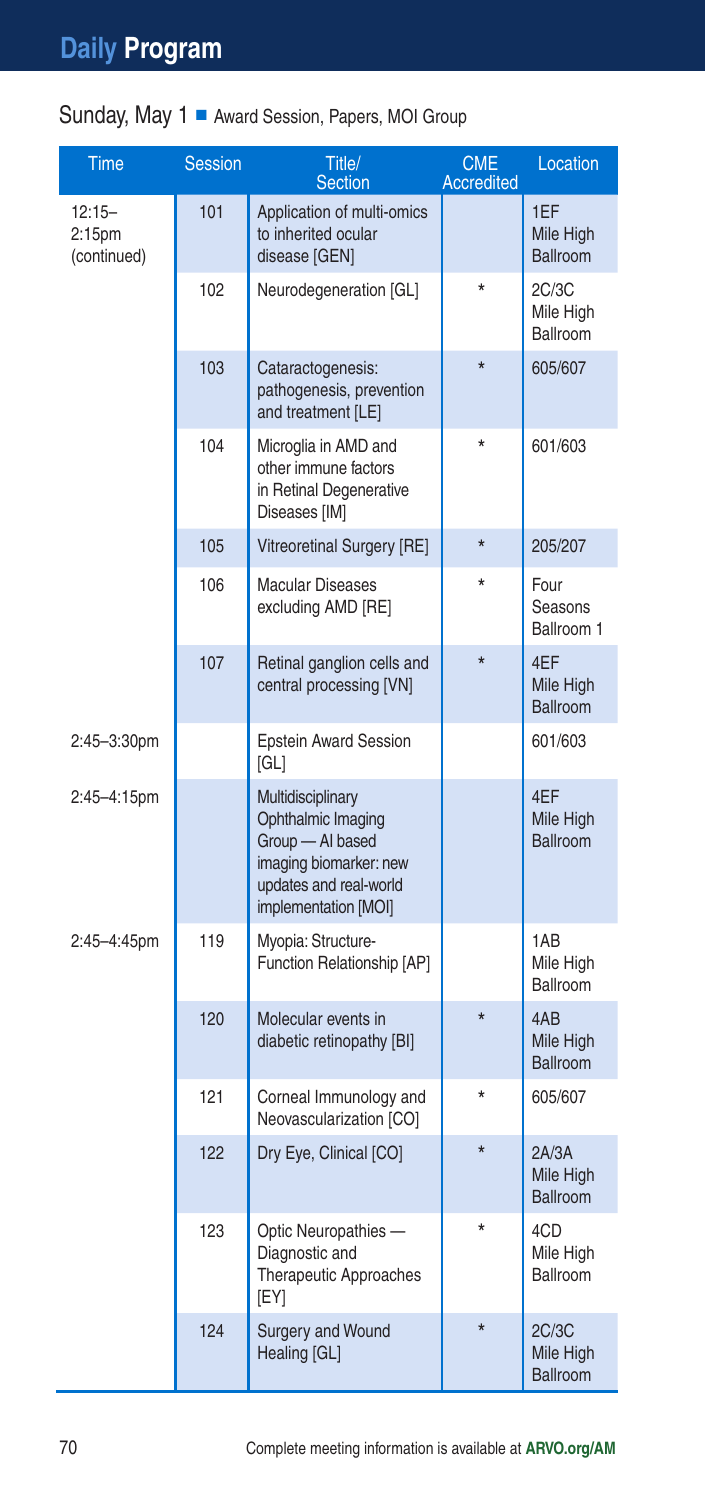## Sunday, May 1 Papers

| <b>Time</b>                | <b>Session</b> | Title/<br>Section                                                           | <b>CME</b><br><b>Accredited</b> | Location                              |
|----------------------------|----------------|-----------------------------------------------------------------------------|---------------------------------|---------------------------------------|
| 2:45-4:45pm<br>(continued) | 125            | Aqueous humor dynamics<br>and IOP [PH]                                      |                                 | 1EF<br>Mile High<br>Ballroom          |
|                            | 126            | <b>Retinal Gene Therapy</b><br>[RE]                                         | $\star$                         | Four<br>Seasons<br>Ballroom 1         |
|                            | 127            | Lipid signaling and<br>homeostasis in retinal<br>health and disease [RC]    | $\star$                         | 2B/3B<br>Mile High<br>Ballroom        |
| 5:15-7:15pm                | 141            | Glaucoma: molecular,<br>biochemical and<br>biomechanical<br>mechanisms [BI] | $\star$                         | 4AB<br>Mile High<br><b>Ballroom</b>   |
|                            | 142            | <b>Epidemiology of Diabetic</b><br>Retinopathy [CL]                         | $\star$                         | 1CD<br>Mile High<br>Ballroom          |
|                            | 143            | Corneal cell and molecular<br>biology   Corneal<br>Development [CO]         | $\star$                         | 2A/3A<br>Mile High<br><b>Ballroom</b> |
|                            | 144            | Structure-Function<br>Relationship [GL]                                     | $\star$                         | 2C/3C<br>Mile High<br>Ballroom        |
|                            | 145            | Lens development and<br>differentiation [LE]                                | $\star$                         | 605/607                               |
|                            | 146            | Vision Impairment: Impact<br>on Driving and Mobility<br>[LV]                |                                 | 4CD<br>Mile High<br>Ballroom          |
|                            | 147            | Innovations in image<br>processing and artificial<br>intelligence [MOI]     | $\star$                         | 702/704/<br>706                       |
|                            | 148            | Pathobiology of Microbial<br>Infections [IM]                                | $\star$                         | 601/603                               |
|                            | 149            | Neuron rescue and<br>regeneration in the retina<br>[RC]                     | $\star$                         | 2B/3B<br>Mile High<br><b>Ballroom</b> |
|                            | 150            | Retinal metabolism [PH]                                                     | $\star$                         | 1EF<br>Mile High<br>Ballroom          |
|                            | 151            | <b>AMD Functional Testing</b><br>[RE]                                       | $\star$                         | Four<br>Seasons<br>Ballroom 1         |
|                            | 152            | Myopia and refractive<br>error development [VI]                             | $\star$                         | 205/207                               |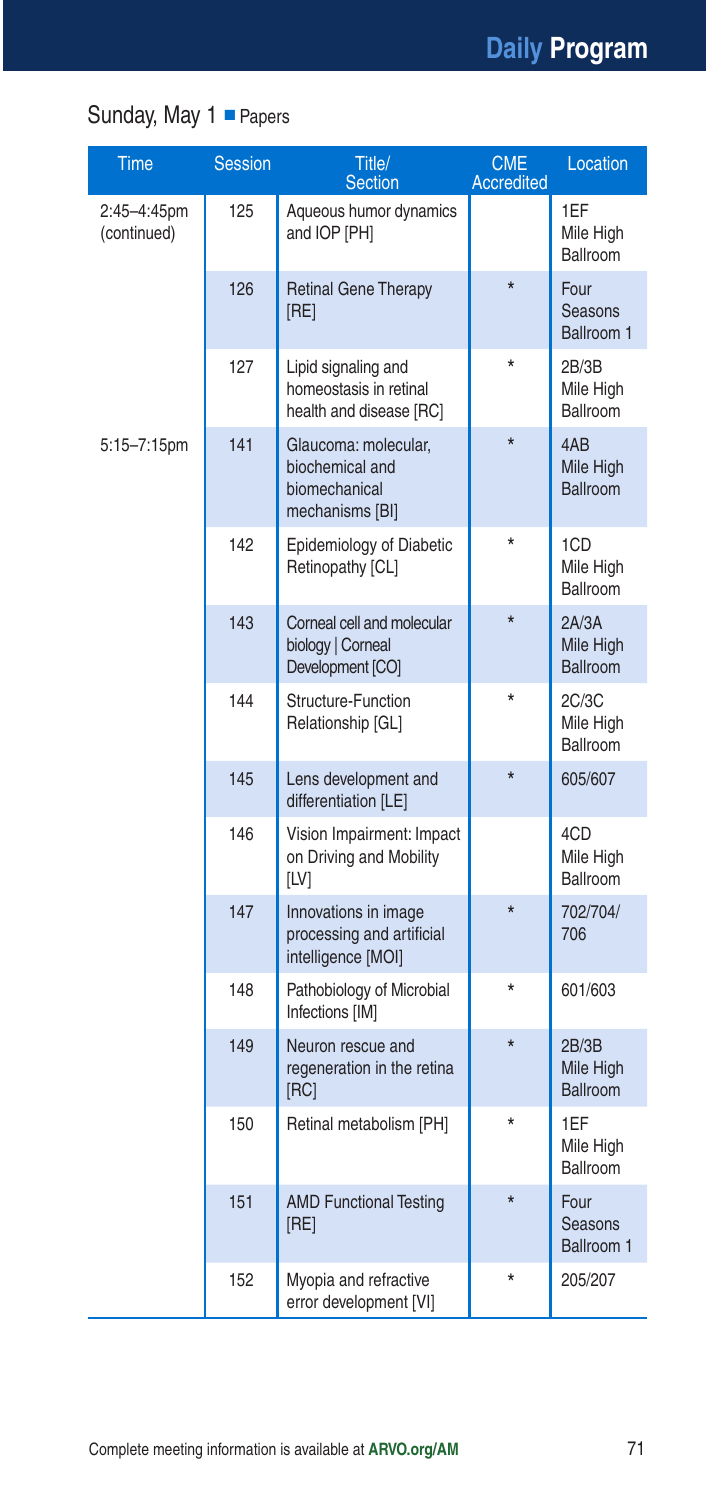#### Sunday, May 1 Posters

| Time                | Session # | <b>Session Title</b>                                                                    | Board #            |
|---------------------|-----------|-----------------------------------------------------------------------------------------|--------------------|
| $12:15 -$<br>2:15pm | 108       | Gene Therapy and Gene Editing for<br><b>Ocular Disorders [BI]</b>                       | A0023 -<br>A0062   |
|                     | 109       | Corneal stromal biology,<br>wound healing modulators and<br>regeneration [CO]           | A0188 -<br>A0216   |
|                     | 110       | Retina imaging and pupillometry<br>[EY]                                                 | A0281 -<br>A0294   |
|                     | 111       | <b>Inherited Retinal Disease</b><br>Genetics I [GEN]                                    | A0313 -<br>A0326   |
|                     | 112       | IOP and laser therapy [GL]                                                              | A0340 -<br>A0364   |
|                     | 113       | Machine Learning and Image<br>Processing [MOI]                                          | F0019 -<br>F0088   |
|                     | 114       | Myopia epidemiology [CL]                                                                | A0096 -<br>A0119   |
|                     | 115       | Vascular Biology [RC]                                                                   | F0311 -<br>F0330   |
|                     | 116       | AMD and diabetic retinopathy [PH]                                                       | F0089 -<br>F0117   |
|                     | 117       | AMD: Clinical and translational<br>research/AMD therapies (excluding<br>anti-VEGF) [RE] | F0146-<br>F0216    |
|                     | 118       | Applications of adaptive optics and<br>advanced imaging [VI]                            | F0424 -<br>F0440   |
| $2:45-$<br>4:45pm   | 128       | AMD - Biochemical and molecular<br>disease mechanisms [AP]                              | A0001 -<br>A0022   |
|                     | 129       | Genetic variants in human ocular<br>disease [BI]                                        | A0063 -<br>A0095   |
|                     | 130       | Contact lens [CO]                                                                       | A0217 -<br>A0252   |
|                     | 131       | Diabetic retinopathy epidemiology<br> CL                                                | A0120 -<br>A0158   |
|                     | 132       | Oculoplastics [EY]                                                                      | A0295 -<br>A0312   |
|                     | 133       | <b>Inherited Retinal Disease</b><br>Genetics II [GEN]                                   | A0327 -<br>A0339   |
|                     | 134       | Structure-Function Relationship<br>[GL]                                                 | A0365 -<br>A0385   |
|                     | 135       | Lens Biology [LE]                                                                       | $F0001 -$<br>F0018 |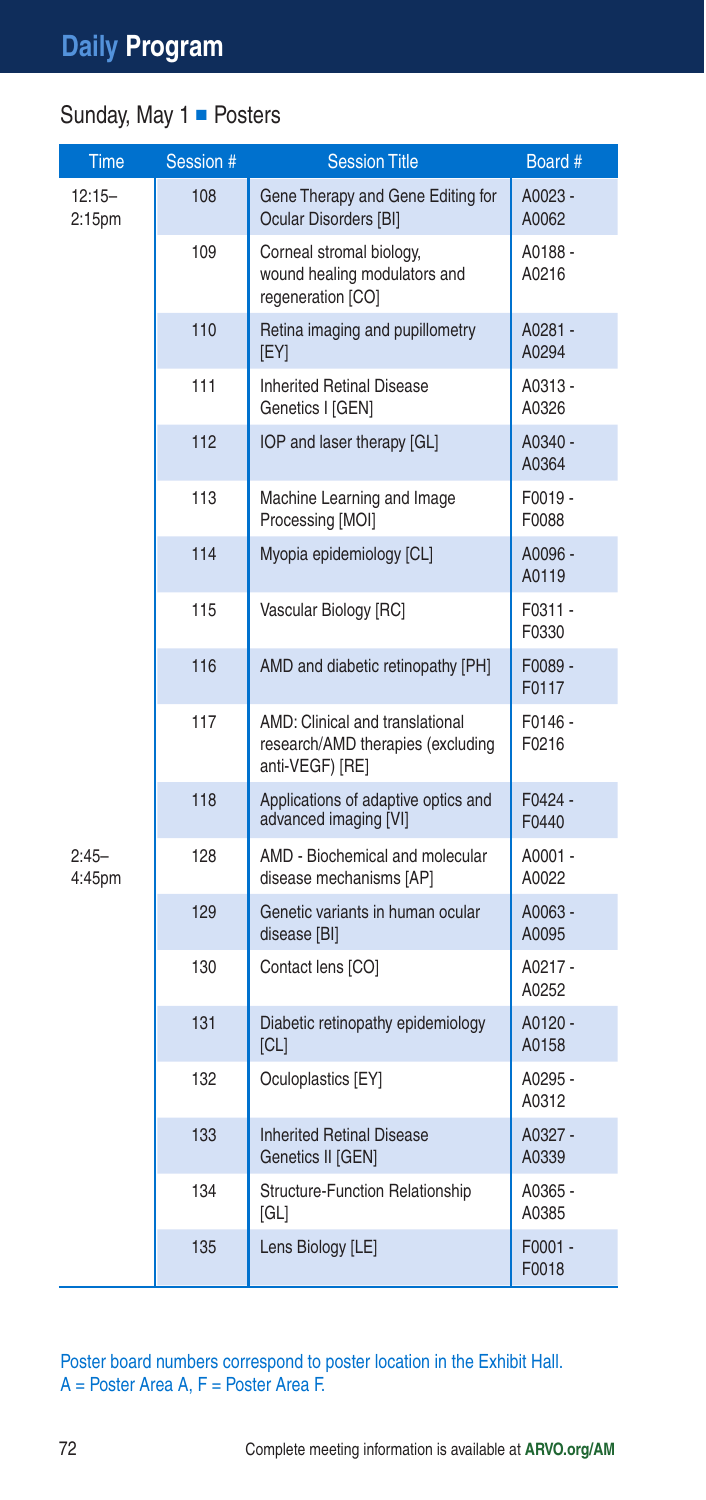| <b>Time</b>                      | Session # | <b>Session Title</b>                                                        | Board #            |
|----------------------------------|-----------|-----------------------------------------------------------------------------|--------------------|
| $2:45-$<br>4:45pm<br>(continued) | 136       | New drugs, mechanisms of action<br>and ocular toxicology [PH]               | F0118-<br>F0145    |
|                                  | 137       | Endophthalmitis/trauma/Intravitreal/<br>periocular therapies [RE]           | $F0217 -$<br>F0237 |
|                                  | 138       | Machine Learning and Augmented<br>Virtual reality [VI]                      | $F0441 -$<br>F0463 |
|                                  | 139       | Electroretinography: basic<br>mechanisms and disease [VN]                   | F0388 -<br>F0423   |
|                                  | 140       | Cell biology of retinal diseases [RC]                                       | F0331 -<br>F0363   |
| $5:15-$<br>7:15 <sub>pm</sub>    | 153       | Corneal Immunology and<br>Neovascularization [CO]                           | $A0253 -$<br>A0280 |
|                                  | 154       | Neurodegeneration [GL]                                                      | A0386 -<br>A0410   |
|                                  | 155       | Immunobiology: Ocular<br>Surface, Glaucoma and Retinal<br>Degeneration [IM] | A0411 -<br>A0435   |
|                                  | 156       | Retinal ganglion cells [RC]                                                 | F0364 -<br>F0387   |
|                                  | 157       | Imaging of posterior segment [RE]                                           | $F0238 -$<br>F0310 |
|                                  | 158       | Vision care training and education<br> CL                                   | A0159 -<br>A0187   |

Sunday, May  $1$   $\blacksquare$  Posters (continued)

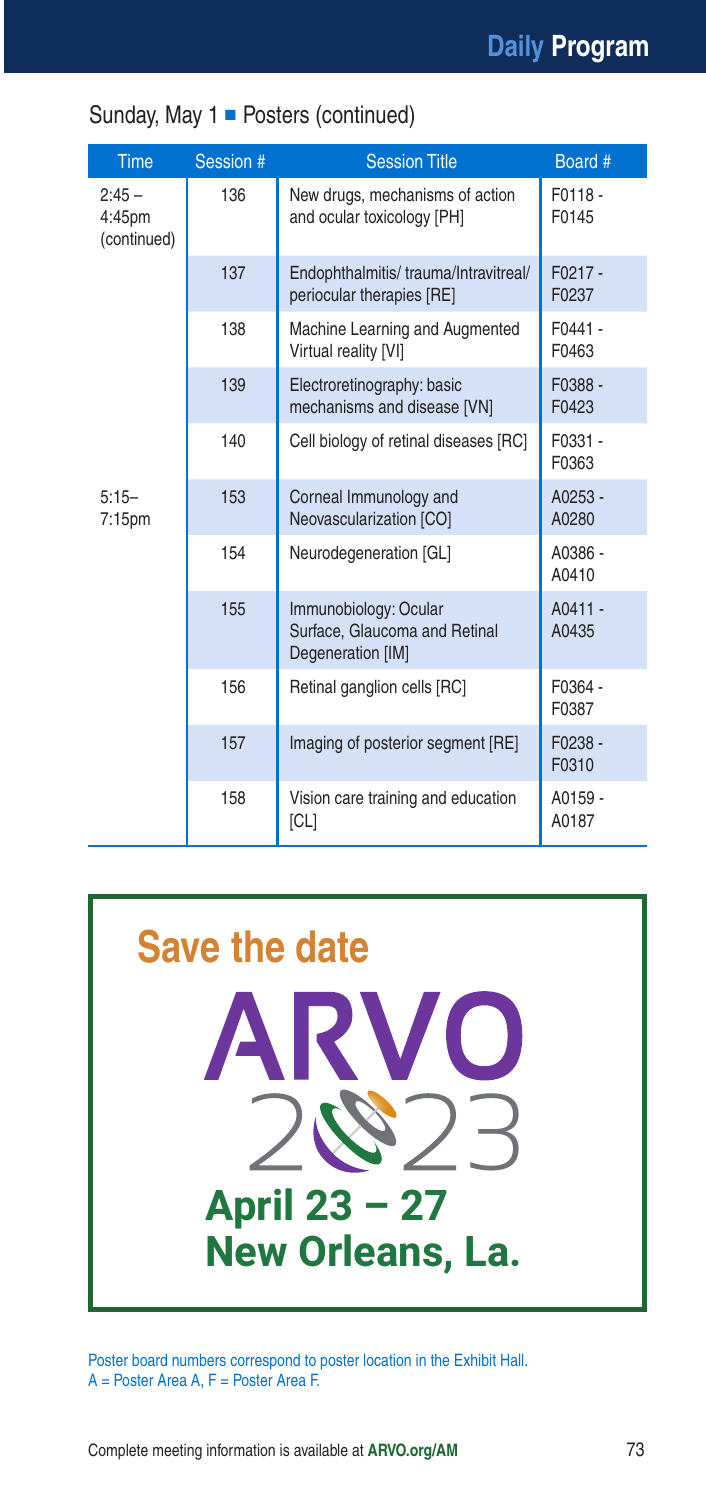## Monday, May 2 Lectures, Papers, Low Vision Group

| Time        | <b>Session</b> | Title/<br><b>Section</b>                                                                                    | <b>CME</b><br><b>Accredited</b> | Location                                        |
|-------------|----------------|-------------------------------------------------------------------------------------------------------------|---------------------------------|-------------------------------------------------|
| $7-8am$     |                | <b>NAEVR Briefing</b>                                                                                       |                                 | Mile High<br><b>Ballroom</b><br>1A <sub>B</sub> |
| 8-8:45am    |                | <b>Proctor Award and</b><br>Lecture                                                                         |                                 | Four<br>Seasons<br>Ballroom<br>2/4              |
| 8:45-9:30am |                | <b>Weisenfeld Award and</b><br>Lecture                                                                      |                                 | Four<br>Seasons<br><b>Ballroom</b><br>2/4       |
| 10-11:30am  |                | Low Vision Group -<br>Spotlight on macular<br>disease: Impact on<br>everyday function and<br>wellbeing [LV] |                                 | 4CD Mile<br>High<br>Ballroom                    |
| $10am-12pm$ | 200            | Antimicrobial and<br>Immunomodulator<br>Therapeutics [IM]                                                   | $\star$                         | 601/603                                         |
|             | 201            | Myopia: Mechanism of<br>Emmetropization and Eye<br>Growth [AP]                                              |                                 | 1AB Mile<br>High<br>Ballroom                    |
|             | 202            | Gene therapy and other<br>novel therapeutics in<br>ophthalmic diseases<br>$1$ [BI]                          |                                 | <b>4AB Mile</b><br>High<br>Ballroom             |
|             | 203            | Gene and Cell Therapy<br>for Retinal Disease [RC]                                                           |                                 | 2B/3B<br>Mile High<br>Ballroom                  |
|             | 204            | Corneal epithelial biology<br>and repair mechanisms<br>[CO]                                                 |                                 | 2A/3A<br>Mile High<br>Ballroom                  |
|             | 205            | Glaucoma Genetics<br>[GEN]                                                                                  | $\star$                         | 1EF Mile<br>High<br>Ballroom                    |
|             | 206            | Neuroprotection and<br>neuroregeneration [GL]                                                               | $\star$                         | 2C/3C<br>Mile High<br><b>Ballroom</b>           |
|             | 207            | Lens epithelial cell stress<br>and function [LE]                                                            | $\star$                         | 605/607                                         |
|             | 208            | Diabetic Retinopathy [RE]                                                                                   |                                 | 205/207                                         |
|             | 209            | AI in Retina [RE]                                                                                           | ÷                               | Four<br>Seasons<br>Ballroom 1                   |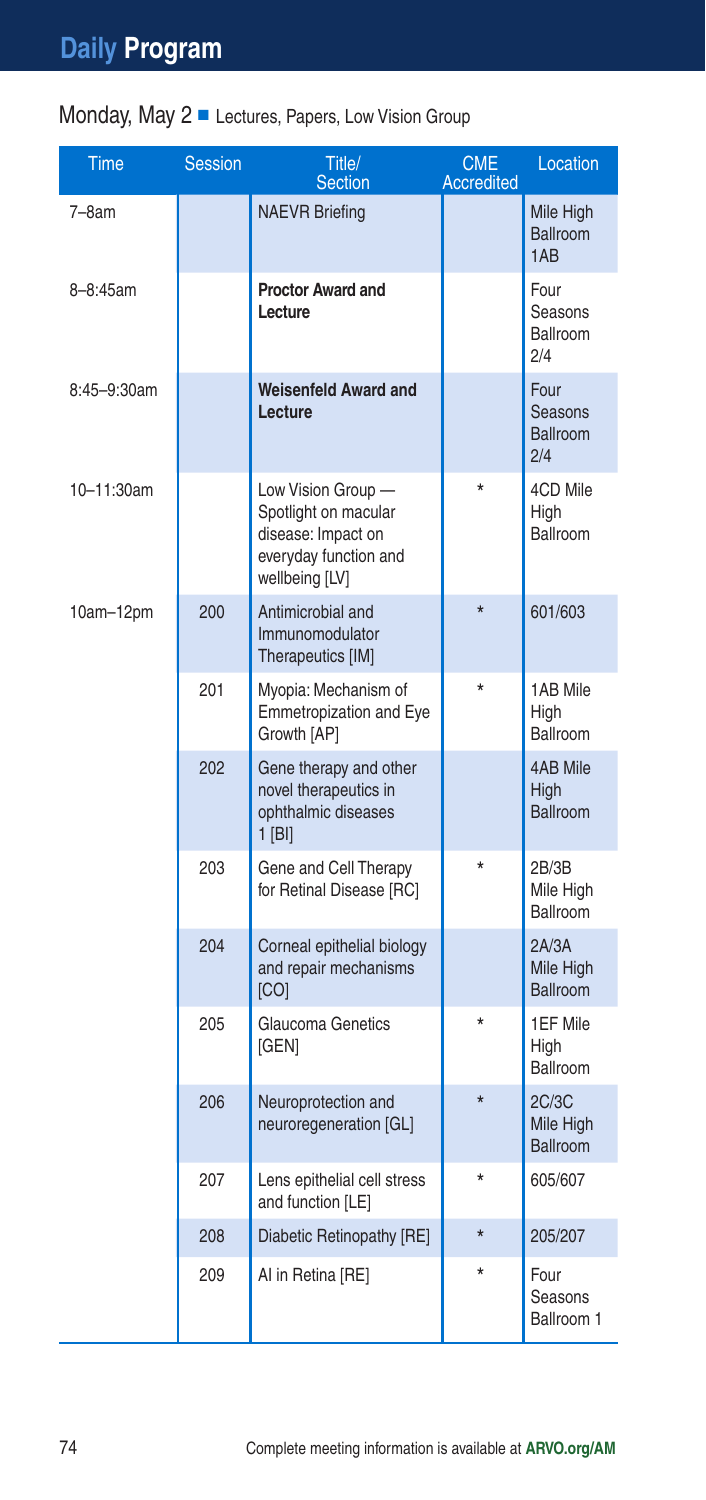| Monday, May 2 Minisymposia, Papers |  |  |
|------------------------------------|--|--|
|------------------------------------|--|--|

| <b>Time</b>                    | <b>Session</b> | Title/<br><b>Section</b>                                                                                                                        | <b>CME</b><br><b>Accredited</b> | Location                              |
|--------------------------------|----------------|-------------------------------------------------------------------------------------------------------------------------------------------------|---------------------------------|---------------------------------------|
| 10am-2pm<br>(continued)        | 210            | Retinal circuits [VN]                                                                                                                           | $\star$                         | 4EF Mile<br>High<br><b>Ballroom</b>   |
| $12:30-$<br>2:15 <sub>pm</sub> |                | Advances and<br>insights into retinal<br>disease, therapy<br>and development<br>using human retinal<br>organoids [BI] -<br><b>Minisymposium</b> |                                 | 4AB Mile<br>High<br><b>Ballroom</b>   |
|                                |                | Innovation in simulation<br>based ophthalmic<br>surgical training<br>delivery [CL] -<br><b>Minisymposium</b>                                    | $\star$                         | 1CD Mile<br>High<br><b>Ballroom</b>   |
|                                |                | Segmental aqueous<br>humor outflow and its<br>role in IOP regulation<br>[AP] - Minisymposium                                                    |                                 | 2C/3C<br>Mile High<br>Ballroom        |
|                                |                | The microbiome and<br>ocular health [IM] -<br><b>Minisymposium</b>                                                                              | $\star$                         | 601/603                               |
|                                |                | Vergence abnormalities<br>and adaptations:<br>Insights from animal<br>and human studies [EY]<br>— Minisymposium                                 | $\star$                         | 4CD Mile<br>High<br>Ballroom          |
| $12:30-$<br>2:30pm             | 220            | Not all who wanders is<br>lost - Prognostication,<br>diagnosis, and treatments<br>of ocular tumors [AP]                                         | $\star$                         | 1AB Mile<br>High<br><b>Ballroom</b>   |
|                                | 221            | Contact lens [CO]                                                                                                                               |                                 | 2A/3A<br>Mile High<br>Ballroom        |
|                                | 222            | Stem cell models of<br>retinogenesis and retinal<br>disease [RC]                                                                                | $\star$                         | 2B/3B<br>Mile High<br><b>Ballroom</b> |
|                                | 223            | Advances in high<br>resolution imaging [MOI]                                                                                                    |                                 | 702/704/<br>706                       |
|                                | 224            | Neuroprotection [PH]                                                                                                                            | $\star$                         | 1EF<br>Mile High<br><b>Ballroom</b>   |
|                                | 225            | <b>AMD Translational</b><br>Research [RE]                                                                                                       | $\star$                         | 205/207                               |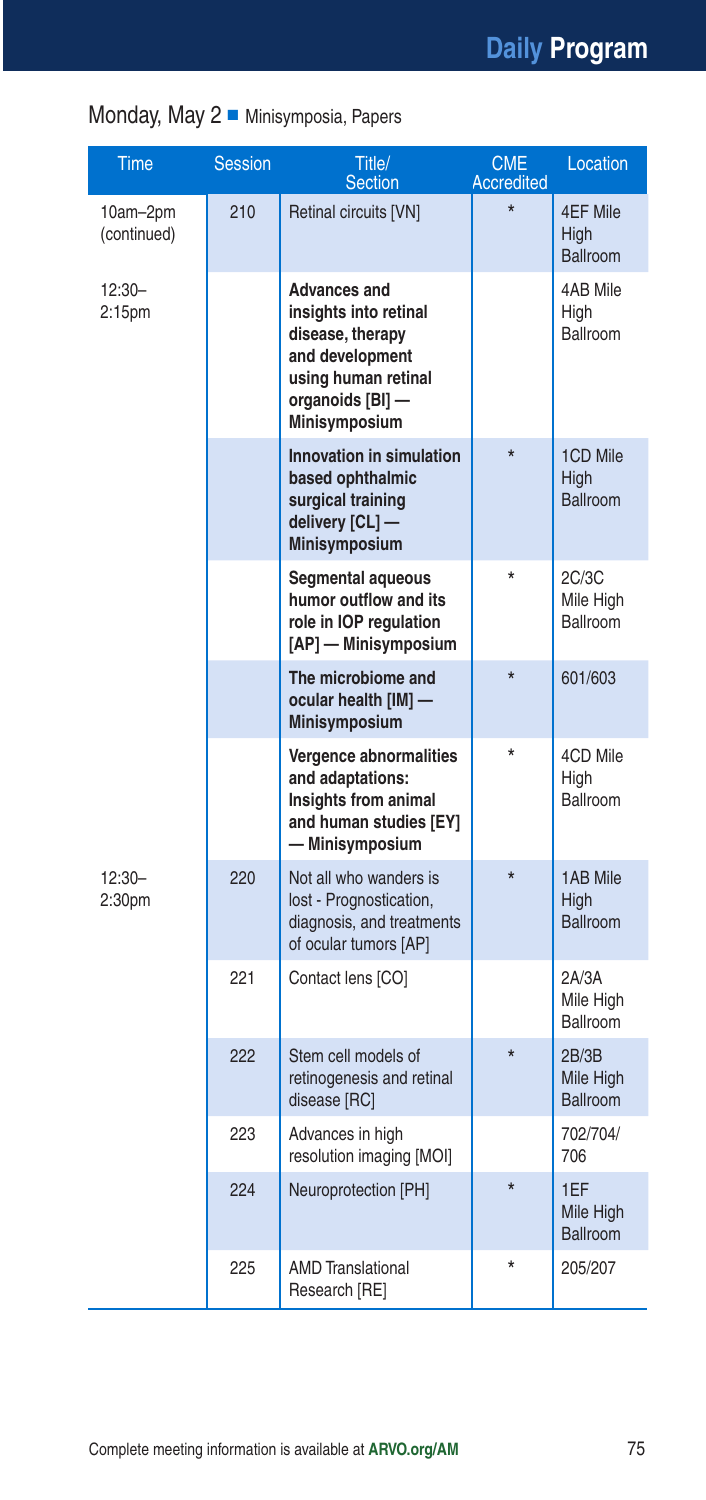Monday, May 2 Minisymposia, Papers, Imaging Special Session

| <b>Time</b>                                   | <b>Session</b> | Title/<br><b>Section</b>                                                                                            | <b>CME</b><br><b>Accredited</b> | Location                              |
|-----------------------------------------------|----------------|---------------------------------------------------------------------------------------------------------------------|---------------------------------|---------------------------------------|
| $12:30-$<br>2:30 <sub>pm</sub><br>(continued) | 226            | <b>AMD and Geographic</b><br>Atrophy [RE]                                                                           |                                 | Four<br>Seasons<br>Ballroom 1         |
| $3 - 4:45$ pm                                 |                | <b>Molecular determinants</b><br>of variable phenotypes<br>in ocular disorders [BI]<br>- Minisymposium              | $\star$                         | 4AB<br>Mile High<br>Ballroom          |
|                                               |                | Optoretinography:<br>technique and findings<br>for understanding<br>retinal function [VI] -<br><b>Minisymposium</b> |                                 | 702/704/<br>706                       |
|                                               |                | Oxidative stress in age-<br>related eye diseases -<br>what do we know now?<br>[LE] - Minisymposium                  |                                 | 605/607                               |
|                                               |                | <b>Retinal ganglion cells</b><br>and reflexive vision<br>[VN] - Minisymposium                                       | $\star$                         | 4EF<br>Mile High<br><b>Ballroom</b>   |
| $3 - 5pm$                                     | 238            | Vision Function, Aging<br>Outcomes, and Quality of<br>Life [CL]                                                     |                                 | 1CD<br>Mile High<br>Ballroom          |
|                                               | 239            | Corneal Imaging and<br>Corneal Nerves [CO]                                                                          |                                 | 2A/3A<br>Mile High<br><b>Ballroom</b> |
|                                               | 240            | Nystagmus and<br>Strabismus: Genetics,<br>animal models and<br>imaging [EY]                                         |                                 | 4CD<br>Mile High<br>Ballroom          |
|                                               | 241            | New Ideas in Glaucoma<br>[GL]                                                                                       | $\star$                         | 2C/3C<br>Mile High<br><b>Ballroom</b> |
|                                               | 242            | Drug delivery [PH]                                                                                                  |                                 | 1EF<br>Mile High<br>Ballroom          |
|                                               | 243            | <b>Retinal Prostheses and</b><br>Transplantation [RE]                                                               |                                 | Four<br>Seasons<br>Ballroom 1         |
|                                               | 244            | Non-neuronal control<br>of retinal neuron<br>regeneration [RC]                                                      |                                 | 2B/3B<br>Mile High<br>Ballroom        |
| 5:30-7pm                                      |                | ARVO Imaging 2022<br><b>Special Session</b>                                                                         |                                 | 2B/3B<br>Mile High<br><b>Ballroom</b> |

í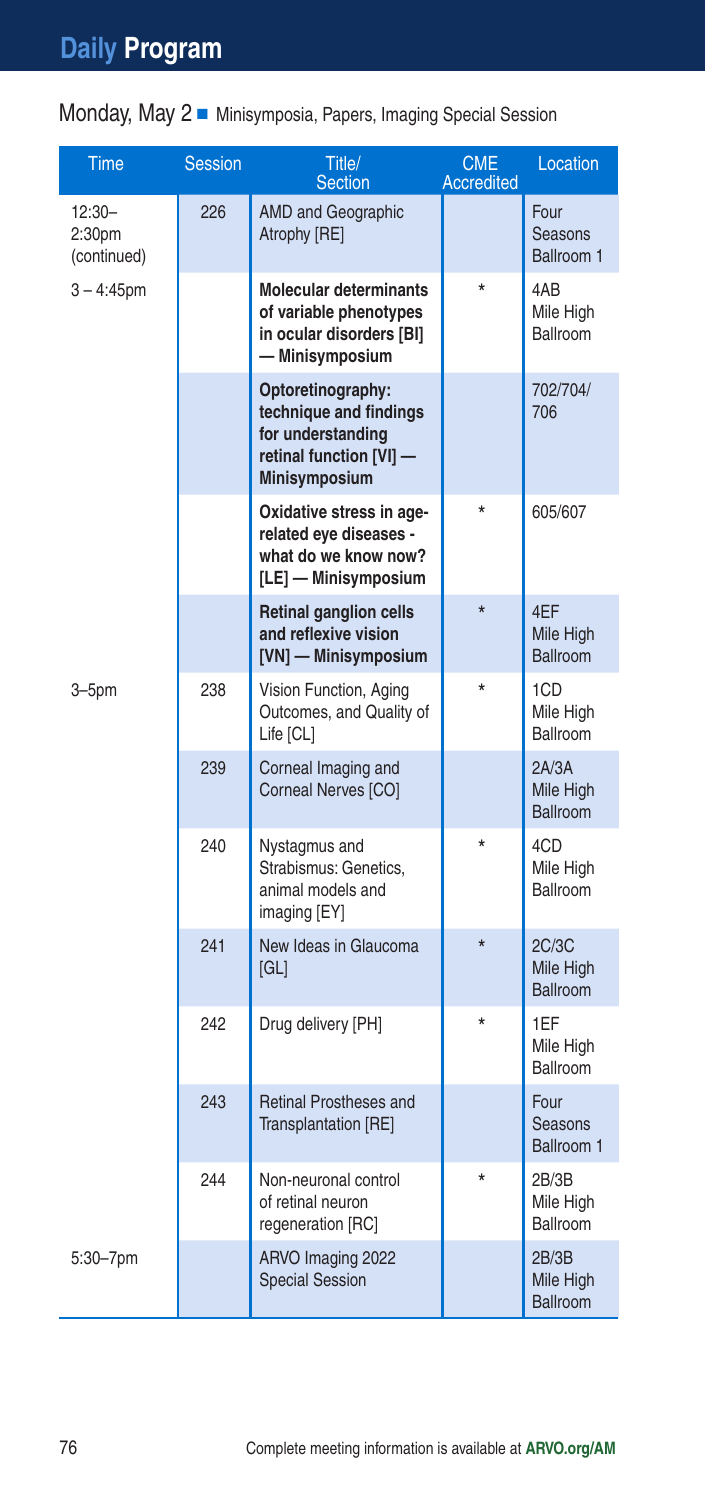### Monday, May 2 Posters

| Time               | Session # | <b>Session Title</b>                                                                  | Board #            |
|--------------------|-----------|---------------------------------------------------------------------------------------|--------------------|
| $10am -$<br>12pm   | 211       | Transcriptomics, proteomics,<br>metabolomics and systems biology<br>[BI]              | A0023 -<br>A0039   |
|                    | 212       | Corneal Imaging and Corneal<br>Nerves [CO]                                            | A0186 -<br>A0229   |
|                    | 213       | Amblyopia [EY]                                                                        | A0338 -<br>A0358   |
|                    | 214       | Visual Fields and Psychophysics<br>[GL]                                               | A0391 -<br>A0424   |
|                    | 215       | Aqueous humor dynamics, IOP,<br>corneal disease, cytokines and<br>growth factors [PH] | F0100 -<br>F0126   |
|                    | 216       | Anti-VEGF in AMD [RE]                                                                 | F0146 -<br>F0182   |
|                    | 217       | Retina Development and<br>Regeneration [RC]                                           | F0280 -<br>F0309   |
|                    | 218       | Telehealth [CL]                                                                       | A0075 -<br>A0120   |
|                    | 219       | Refractive Error: Myopia, Hyperopia,<br>vision and models [VI]                        | F0383 -<br>F0413   |
| $12:30-$<br>2:30pm | 227       | Dry Eye, Clinical [CO]                                                                | A0230 -<br>A0294   |
|                    | 228       | Neuro-ophthalmology [EY]                                                              | A0359 -<br>A0376   |
|                    | 229       | Molecular Mechanisms Underlying<br>Inherited Ocular Disease [GEN]                     | A0377 -<br>A0390   |
|                    | 230       | Neuroprotection and<br>Neuroregeneration [GL]                                         | A0425 -<br>A0448   |
|                    | 231       | Glaucoma epidemiology [CL]                                                            | A0121 -<br>A0157   |
|                    | 232       | Infection and Immunity [IM]                                                           | A0493 -<br>A0512   |
|                    | 233       | Cataract surgery 1 [LE]                                                               | F0001-<br>F0024    |
|                    | 234       | Quality of Life Outcomes,<br>Rehabilitation and Training Programs<br>[LV]             | $F0025 -$<br>F0040 |
|                    | 235       | Retinal vascular diseases [RE]                                                        | F0183-<br>F0220    |
|                    | 236       | Photoreceptor Biology, Protection<br>and Degeneration [RC]                            | F0310 -<br>F0346   |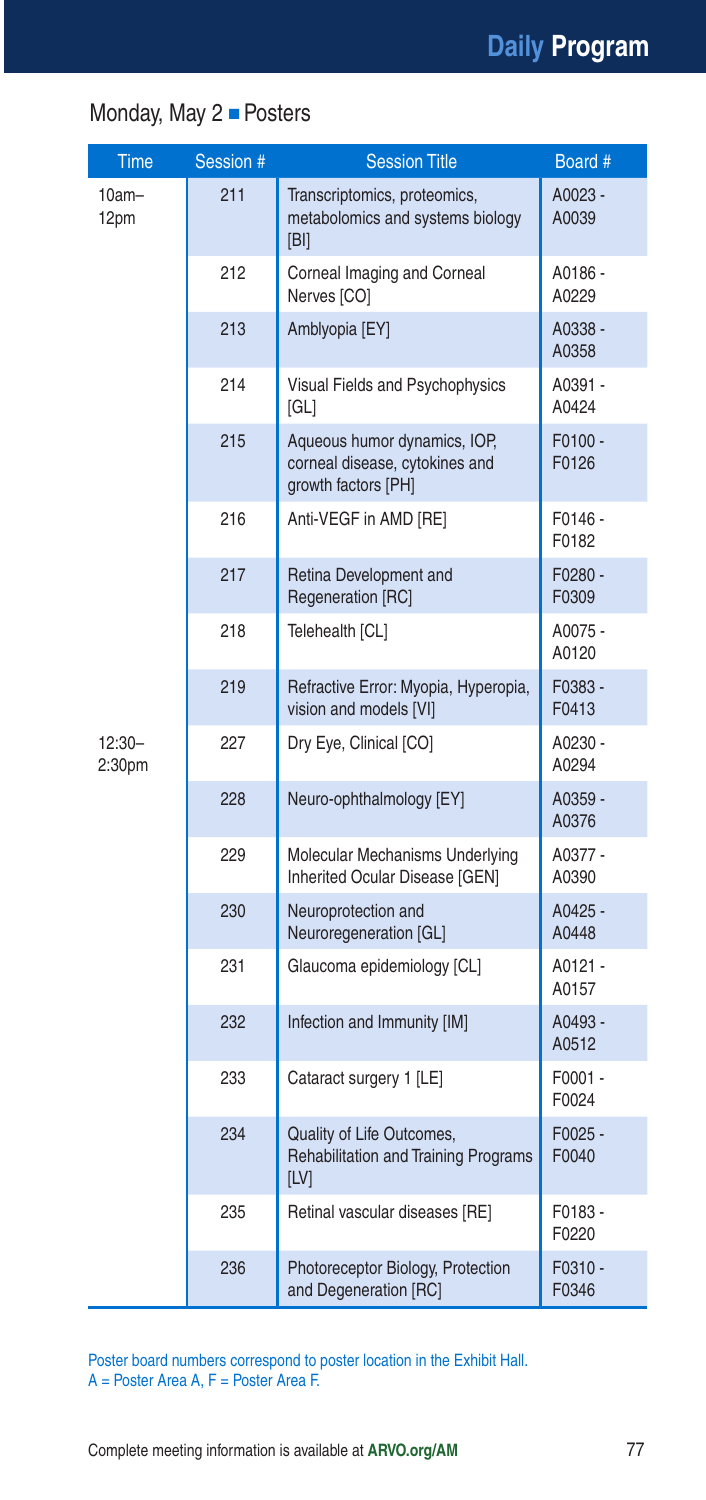|  | Monday, May 2 - Posters (continued) |  |
|--|-------------------------------------|--|
|  |                                     |  |

| <b>Time</b>                                   | Session # | <b>Session Title</b>                                                             | Board #            |
|-----------------------------------------------|-----------|----------------------------------------------------------------------------------|--------------------|
| $12:30-$<br>2:30 <sub>pm</sub><br>(continued) | 237       | <b>IOLs and Presbyopia [VI]</b>                                                  | F0414 -<br>F0438   |
| $3 - 5pm$                                     | 245       | Mechanisms of Refractive Error and<br>Eye Development [AP]                       | A0001 -<br>A0022   |
|                                               | 246       | Animal models of human ocular<br>disease [BI]                                    | $A0040 -$<br>A0074 |
|                                               | 247       | Modeling inherited retinal<br>degeneration [RC]                                  | F0347-<br>F0382    |
|                                               | 248       | Dry eye regulators: lacrimal<br>gland, Meibomian gland, basic<br>mechanisms [CO] | A0295 -<br>A0337   |
|                                               | 249       | Data science, machine learning,<br>and AI [GL]                                   | A0449-<br>A0492    |
|                                               | 250       | Machine Learning: Segmentation<br>and Classification [MOI]                       | F0041-<br>F0099    |
|                                               | 251       | Anti inflammatory agents, antibiotics<br>and antivirals [PH]                     | F0127-<br>F0145    |
|                                               | 252       | Public Health I [CL]                                                             | A0158-<br>A0185    |
|                                               | 253       | Diabetic Retinopathy [RE]                                                        | $F0221 -$<br>F0279 |
|                                               | 254       | Uveitis: Translational and Pre-clinical<br>Studies [IM]                          | A0513-<br>A0526    |
|                                               | 255       | <b>Fundamental and Applied</b><br>Psychophysics and Color Vision [VI]            | F0439 -<br>F0470   |

### **Don't miss another poster!**

In addition to posters being in person during the Annual Meeting, all posters will also be available on the Annual Meeting virtual site, starting May 1 to June 30.

Access to the Annual Meeting virtual site is included with your Annual Meeting registration. Attendees should have received an access link to log in to the virtual site in their email. The link for the virtual site is **https://arvo2022.arvo.org/.**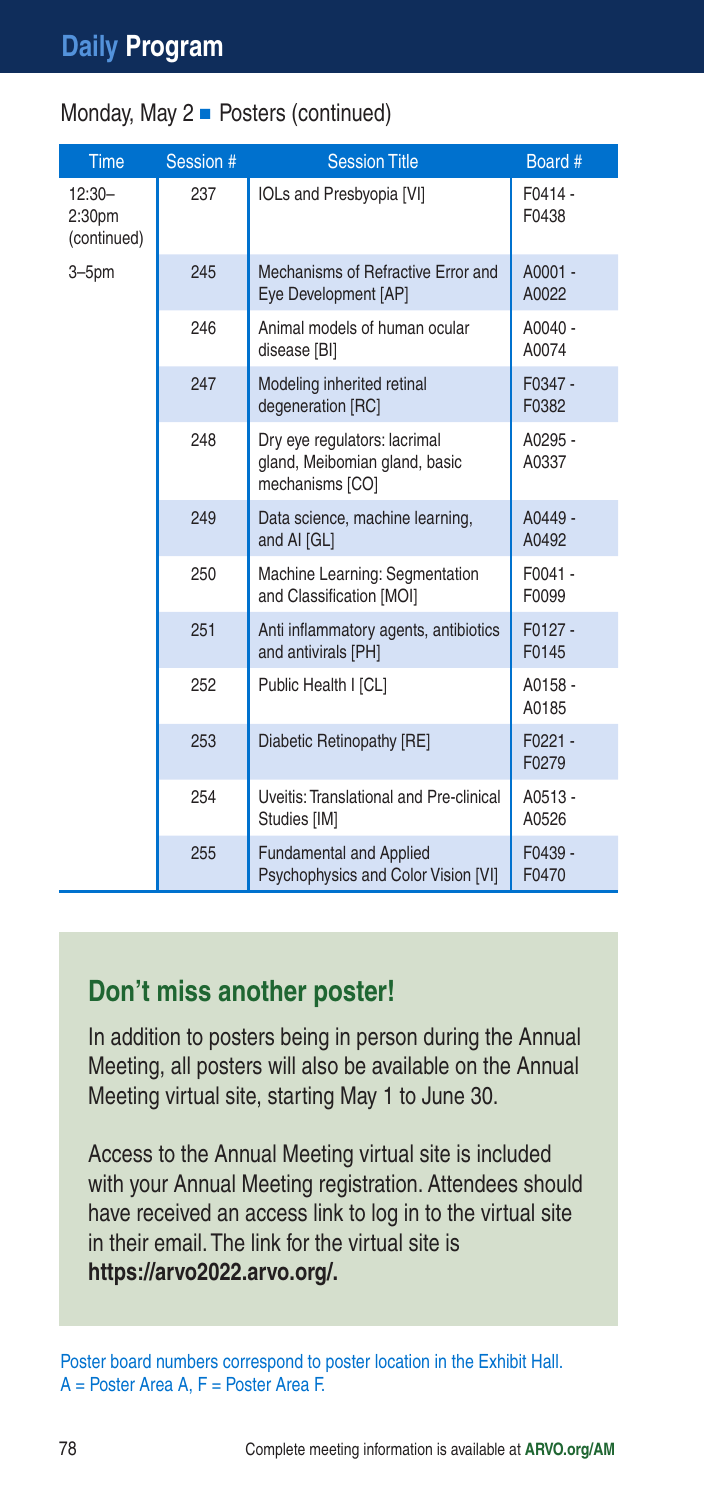## Tuesday, May 3 Symposia, Papers

| Time                   | <b>Session</b> | Title/<br><b>Section</b>                                                                                             | <b>CME</b><br><b>Accredited</b> | Location                              |
|------------------------|----------------|----------------------------------------------------------------------------------------------------------------------|---------------------------------|---------------------------------------|
| 8-10am                 |                | Autophagosomes,<br>lysosomes and other<br>-somes: Their role<br>in ocular tissues<br>homeostasis [GL] -<br>Symposium |                                 | 2A/3A<br>Mile High<br><b>Ballroom</b> |
|                        |                | Retinal cell biology<br>entering human era<br>[RC] — Symposium                                                       | ÷                               | 2B/3B<br>Mile High<br>Ballroom        |
|                        |                | <b>NEI Update and</b><br>Regenerative Medicine:<br><b>Cell Sources and</b><br>Characterization                       |                                 | 2C/3C<br>Mile High<br><b>Ballroom</b> |
| $10:30am -$<br>12:30pm | 300            | Epidemiology of<br>Glaucoma [CL]                                                                                     | $\star$                         | 1CD Mile<br>High<br>Ballroom          |
|                        | 301            | Dry eye regulators:<br>lacrimal gland,<br>meibomian gland, basic<br>mechanisms [CO]                                  | $\star$                         | 2A/3A<br>Mile High<br><b>Ballroom</b> |
|                        | 302            | Corneal Endothelium<br>[CO]                                                                                          | $\star$                         | 605/607                               |
|                        | 303            | Neurophysiology and<br><b>Treatments of Binocular</b><br>Vision Disorders [EY]                                       | $\star$                         | 4CD<br>Mile High<br><b>Ballroom</b>   |
|                        | 304            | Data science, machine<br>learning, and AI [GL]                                                                       | $\star$                         | 2C/3C<br>Mile High<br>Ballroom        |
|                        | 305            | Lens proteins: normal<br>and pathogenic<br>biochemistry [LE]                                                         | *                               | 601/603                               |
|                        | 306            | Diabetic retinopathy [PH]                                                                                            |                                 | 1EF Mile<br>High<br>Ballroom          |
|                        | 307            | Single cell analysis in<br>retinal research in health<br>and disease [RC]                                            | $\star$                         | 2B/3B<br>Mile High<br><b>Ballroom</b> |
|                        | 308            | AMD Imaging [RE]                                                                                                     |                                 | Four<br>Seasons<br>Ballroom 1         |
|                        | 309            | Machine Learning and<br>Big Data [VI]                                                                                |                                 | 702/704/<br>706                       |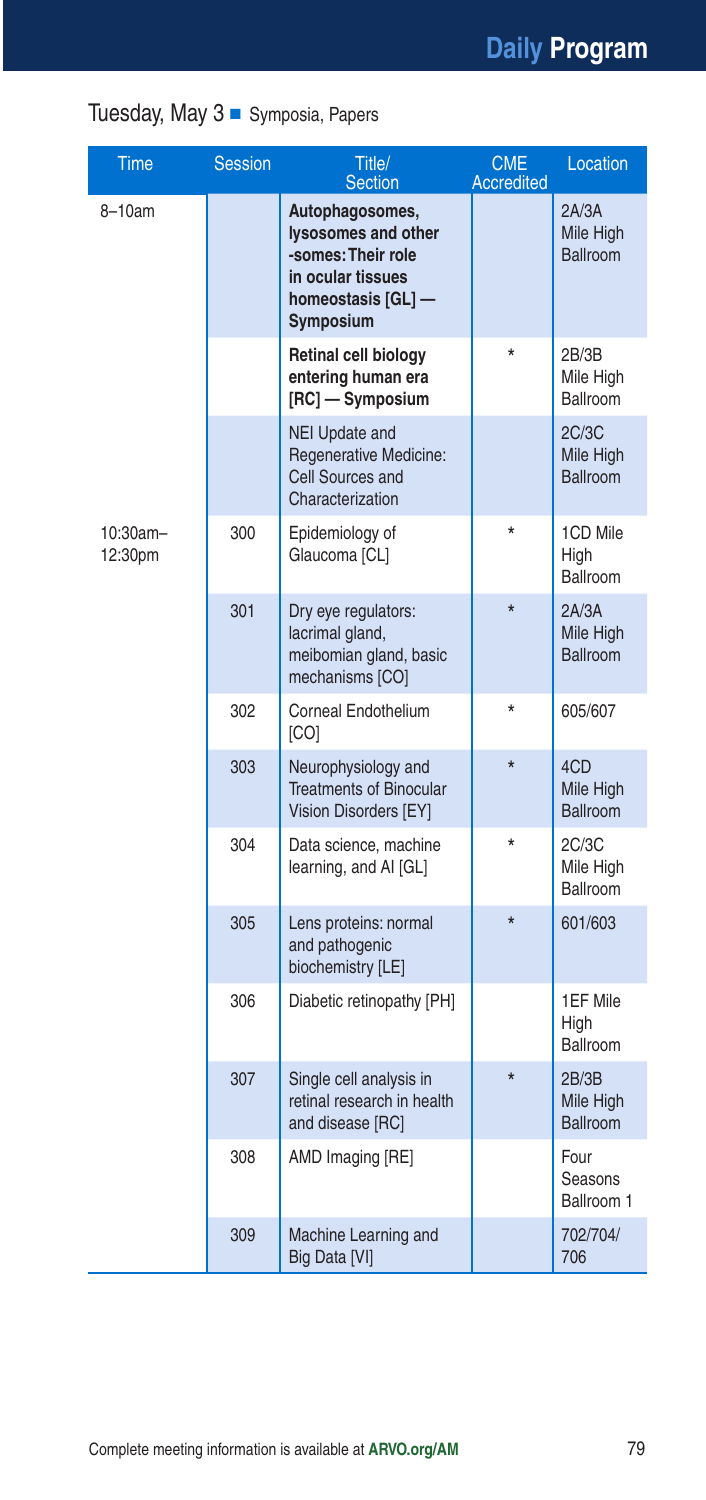#### Tuesday, May  $3$   $\blacksquare$  Genetics Group, Papers

| <b>Time</b>   | <b>Session</b> | Title/<br><b>Section</b>                                                                                                                                                 | <b>CME</b><br><b>Accredited</b> | Location                              |
|---------------|----------------|--------------------------------------------------------------------------------------------------------------------------------------------------------------------------|---------------------------------|---------------------------------------|
| $1 - 2:30$ pm |                | Genetics Group - Gene<br>editing technologies:<br>From basic understanding<br>of ocular development<br>and inherited disease<br>to novel therapeutic<br>approaches [GEN] |                                 | 1EF<br>Mile High<br>Ballroom          |
| $1 - 3pm$     | 321            | Where art thou tumor? -<br>Ocular tumor physiology<br>and metastases [AP]                                                                                                |                                 | 1AB<br>Mile High<br><b>Ballroom</b>   |
|               | 322            | Molecular genetics of<br>ocular conditions [BI]                                                                                                                          |                                 | 4AB Mile<br>High<br>Ballroom          |
|               | 323            | Public Health [CL]                                                                                                                                                       |                                 | 1CD<br>Mile High<br><b>Ballroom</b>   |
|               | 324            | Corneal stromal<br>biology, wound healing<br>modulators, and<br>regeneration [CO]                                                                                        | $\star$                         | 2A/3A<br>Mile High<br>Ballroom        |
|               | 325            | Aqueous humor<br>dynamics & Trabecular<br>Meshwork [GL]                                                                                                                  | $\star$                         | 2C/3C<br>Mile High<br><b>Ballroom</b> |
|               | 326            | Neuron/Glia Interactions<br>in Retinal Health and<br>Disease [RC]                                                                                                        | $\star$                         | 2B/3B<br>Mile High<br>Ballroom        |
|               | 327            | <b>Mental Health Outcomes</b><br>and Vision Rehabilitation<br>Services [LV]                                                                                              | $\star$                         | 4CD<br>Mile High<br><b>Ballroom</b>   |
|               | 328            | Posterior Segment<br>Imaging [RE]                                                                                                                                        | $\star$                         | 205/207                               |
|               | 329            | <b>Retinal Vascular</b><br>Diseases excluding<br>Diabetic Retinopathy [RE]                                                                                               | $\star$                         | Four<br>Seasons<br>Ballroom 1         |
|               | 330            | Uveitis: Human and<br>Murine Experimental<br>Medicine Studies [IM]                                                                                                       |                                 | 601/603                               |
|               | 331            | Advanced Imaging of<br><b>Retinal Structure and</b><br>Function in Health and<br>Disease [VI]                                                                            | $\star$                         | 702/704/<br>706                       |
|               | 332            | Photoreceptors and the<br>OPL [VN]                                                                                                                                       | $\star$                         | 4EF<br>Mile High<br><b>Ballroom</b>   |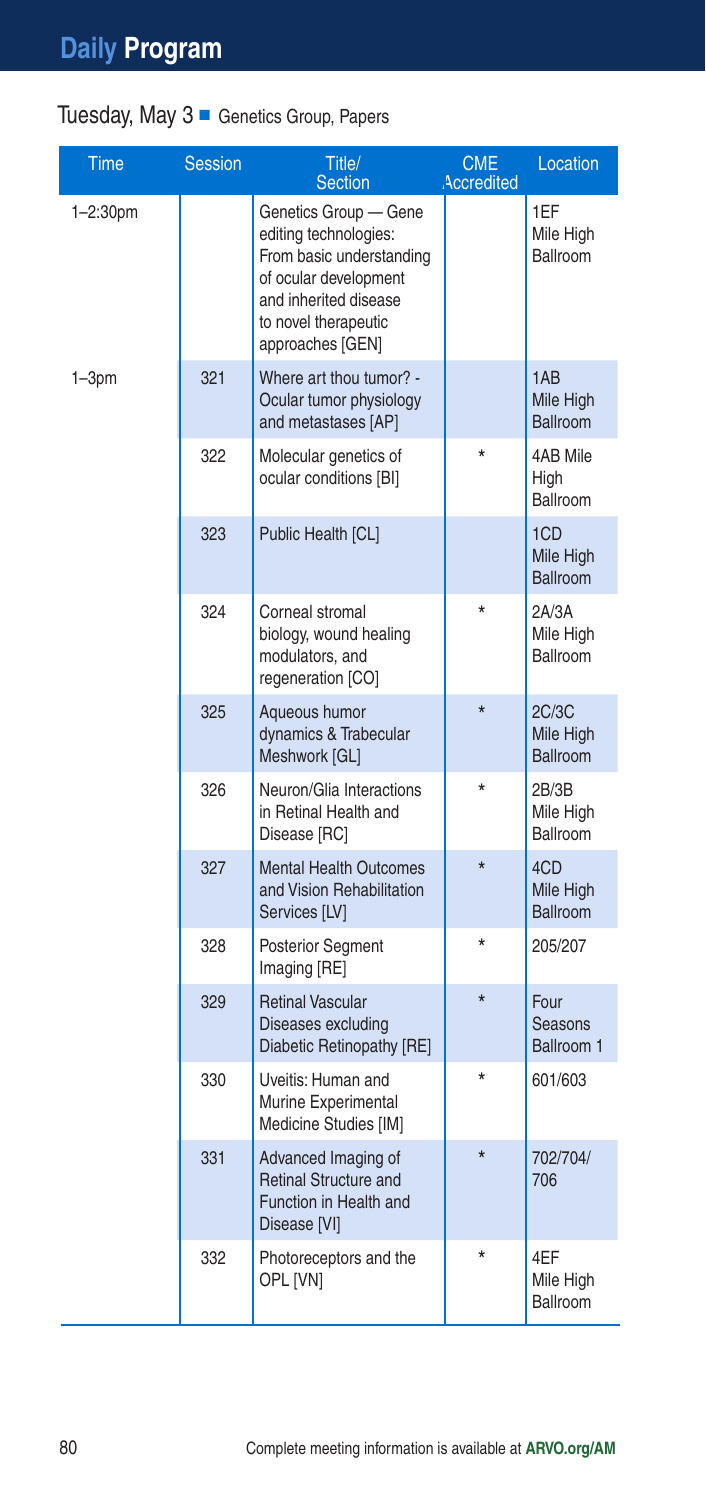#### Tuesday, May 3 Minisymposia, Papers, WEAVR Event

| <b>Time</b> | <b>Session</b> | Title/<br><b>Section</b>                                                                                                                  | <b>CME</b><br><b>Accredited</b> | Location                                  |
|-------------|----------------|-------------------------------------------------------------------------------------------------------------------------------------------|---------------------------------|-------------------------------------------|
| 3:30-5:15pm |                | <b>Modulation of the</b><br><b>RPE's immunogenic</b><br>phenotype in disease<br>[RC] - Minisymposium                                      | $\star$                         | 2B/3B<br>Mile High<br><b>Ballroom</b>     |
|             |                | Ocular Surface<br>Disorders: Biology,<br>Pathology, and<br>Mechanism [CO] -<br><b>Minisymposium</b>                                       |                                 | 2A/3A<br>Mile High<br>Ballroom            |
|             |                | Seeing beyond the eye<br>- Disciplinary affiliation<br>in research collaboration<br>[AP] - Minisymposium                                  | $\star$                         | 1AB<br>Mile High<br><b>Ballroom</b>       |
|             |                | <b>Frontiers in</b><br><b>Structural Biology</b><br>and Biochemistry<br>of the Retina [BI] -<br><b>Vice Presidential</b><br>Minisymposium |                                 | 4AB Mile<br>High<br><b>Ballroom</b>       |
| 3:30-5:30pm | 345            | <b>Health Economics and</b><br>Health Care Delivery [CL]                                                                                  | $\star$                         | 1CD<br>Mile High<br><b>Ballroom</b>       |
|             | 346            | Pharmacology / Cellular<br>mechanisms [GL]                                                                                                |                                 | 2C/3C<br>Mile High<br><b>Ballroom</b>     |
|             | 347            | <b>Visual Fields and</b><br>Psychophysics [GL]                                                                                            | $\star$                         | 601/603                                   |
|             | 348            | Lens Physiology [LE]                                                                                                                      | $\star$                         | 605/607                                   |
|             | 349            | Blood flow and ischemia<br>[PH]                                                                                                           | ÷                               | 1EF<br>Mile High<br><b>Ballroom</b>       |
|             | 350            | AMD and Anti-VEGF [RE]                                                                                                                    | $\star$                         | 205/207                                   |
|             | 351            | Retinopathy of<br>Prematurity [RE]                                                                                                        |                                 | Four<br>Seasons<br>Ballroom 1             |
|             | 352            | Neural retina: disease<br>and repair [VN]                                                                                                 |                                 | 4EF<br>Mile High<br><b>Ballroom</b>       |
| $6 - 7$ pm  |                | Women in Eye and Vision<br>Research (WEAVR)<br>Event                                                                                      |                                 | Four<br>Seasons<br><b>Ballroom</b><br>2/4 |
| 6-7:30pm    |                | Update from the DRCR<br><b>Retina Network</b>                                                                                             |                                 | 2B/3B<br>Mile High<br>Ballroom            |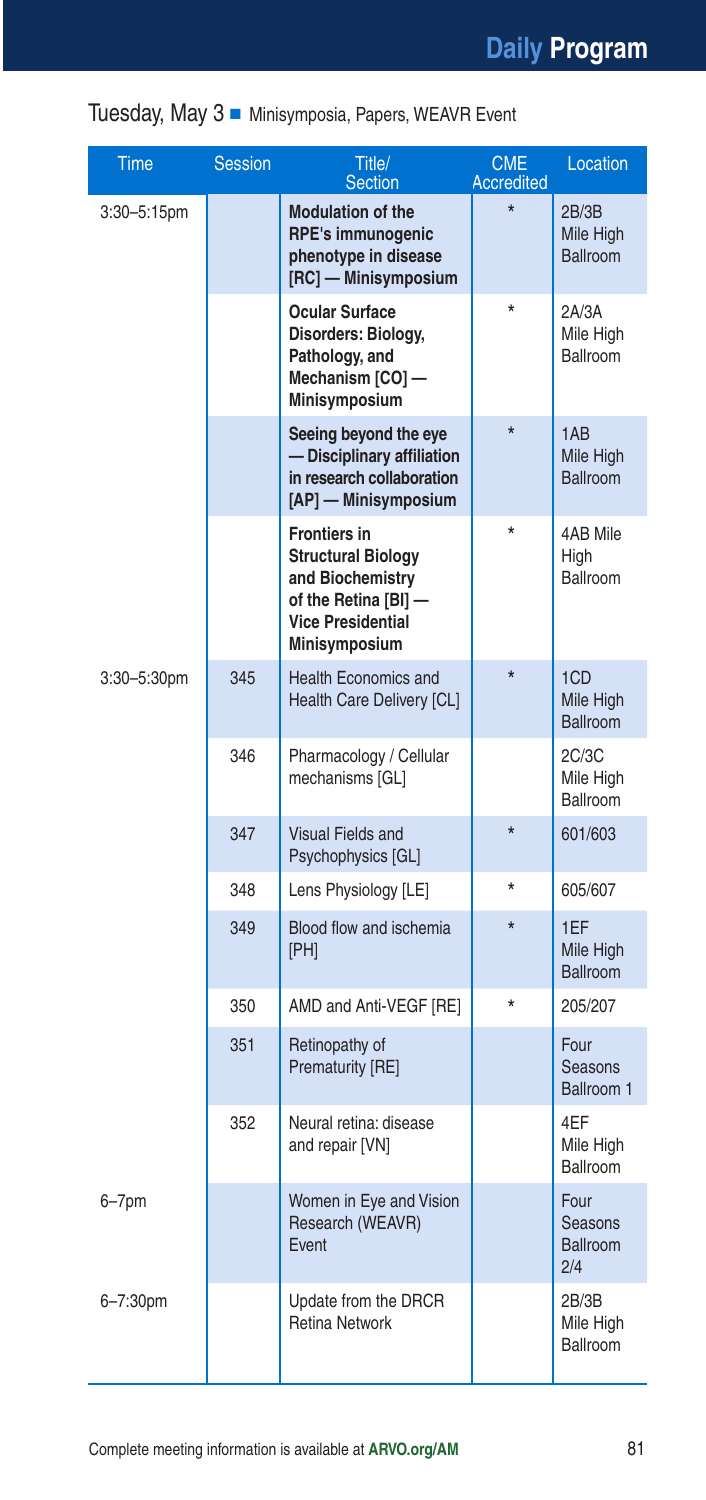## Tuesday, May  $3$   $\blacksquare$  Posters

| Time                | Session # | <b>Session Title</b>                                                                            | Board #            |
|---------------------|-----------|-------------------------------------------------------------------------------------------------|--------------------|
| 10:30am-<br>12:30pm | 310       | Intraocular tumors - Uveal<br>melanoma and retinoblastoma [AP]                                  | A0001 -<br>A0033   |
|                     | 311       | Molecular and Biochemical<br>Mechanisms of Ocular Disease [BI]                                  | A0049 -<br>A0062   |
|                     | 312       | Keratoconus and corneal<br>biomechanics [CO]                                                    | A0182 -<br>A0221   |
|                     | 313       | Imaging in glaucoma [GL]                                                                        | A0353 -<br>A0359   |
|                     | 314       | Stem cells and disease modeling in<br>vitro [RC]                                                | F0370 -<br>F0395   |
|                     | 315       | Mobility, Reading and Driving with<br>Vision Impairment [LV]                                    | F0029-<br>F0044    |
|                     | 316       | Retinal metabolism and physiology<br>[PH]                                                       | $F0175 -$<br>F0205 |
|                     | 317       | Diabetic macular Edema [RE]                                                                     | F0225 -<br>F0253   |
|                     | 318       | Retina epidemiology [CL]                                                                        | A0097 -<br>A0113   |
|                     | 319       | Visual Function: perception,<br>adaptation, spatial, visual acuity and<br>binocular vision [VI] | F0499-<br>F0528    |
|                     | 320       | Photoreceptors and disease [VN]                                                                 | $F0458 -$<br>F0498 |
| $1 - 3pm$           | 333       | Glaucoma: biochemistry,<br>biomechanics and omics [BI]                                          | A0063-<br>A0096    |
|                     | 334       | Corneal Endothelium [CO]                                                                        | A0222 -<br>A0255   |
|                     | 335       | Eye movements and nystagmus [EY]                                                                | A0302 -<br>A0318   |
|                     | 336       | Eyecare delivery and economics<br> CL                                                           | A0114 -<br>A0152   |
|                     | 337       | Developing Molecular Therapies for<br>Inherited Ocular Disease [GEN]                            | A0339 -<br>A0352   |
|                     | 338       | Pharmacology/cellular mechanisms<br>GLI                                                         | A0360 -<br>A0386   |
|                     | 339       | Cataract surgery II [LE]                                                                        | F0001 -<br>F0028   |
|                     | 340       | <b>OCT Angiography Clinical</b><br>Applications [MOI]                                           | $F0045 -$<br>F0118 |
|                     | 341       | Neuroprotection, blood flow and<br>ischemia [PH]                                                | F0206 -<br>F0224   |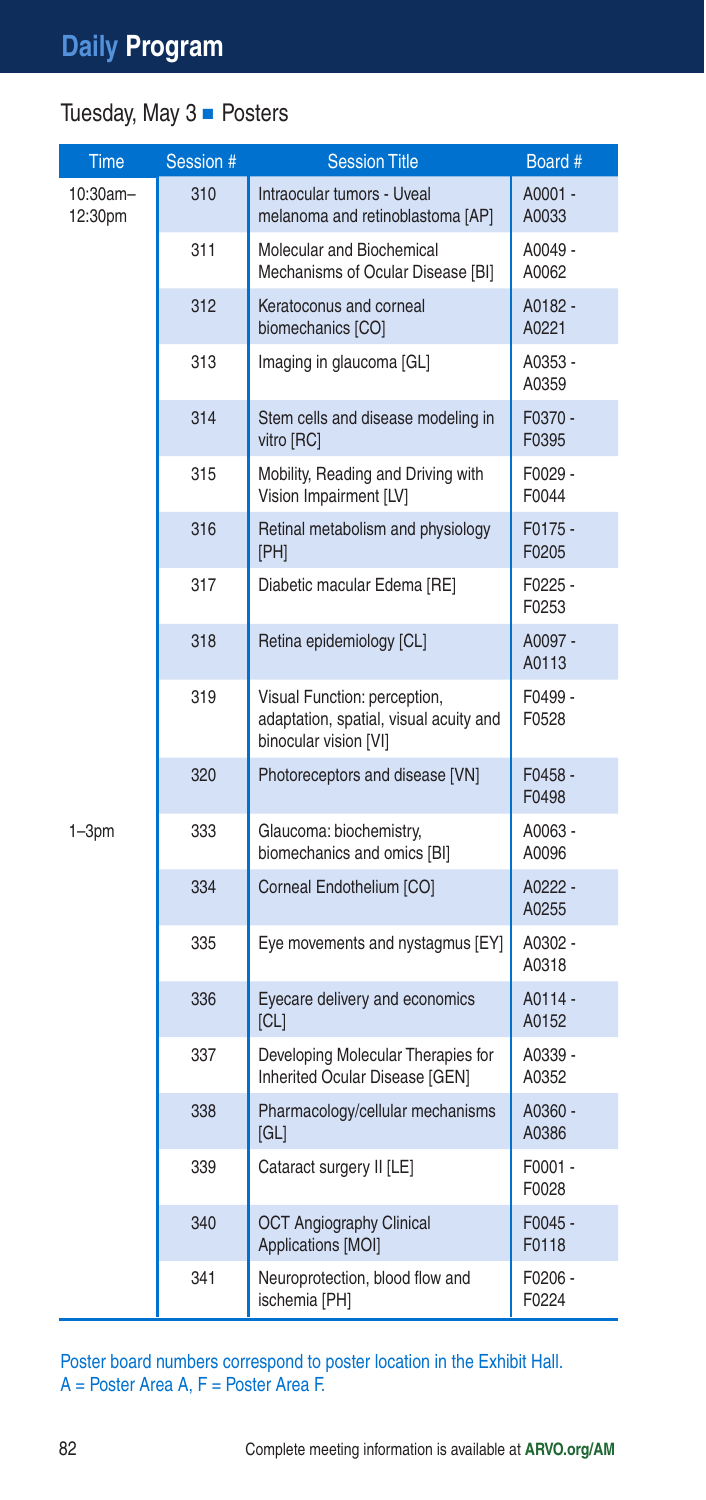#### Tuesday, May  $3$   $\blacksquare$  Posters (continued)

| <b>Time</b>              | Session # | <b>Session Title</b>                                                                    | Board #            |
|--------------------------|-----------|-----------------------------------------------------------------------------------------|--------------------|
| $1 - 3pm$<br>(continued) | 342       | AI in the Retina [RE]                                                                   | $F0254 -$<br>F0294 |
|                          | 343       | RPE/choroid pathology: oxidative<br>stress, inflammation and<br>neovascularization [RC] | F0396 -<br>F0427   |
|                          | 344       | Optics: Accommodation, Lens and<br><b>Ocular Biometry [VI]</b>                          | F0529 -<br>F0555   |
| $3:30-$<br>5:30pm        | 353       | Ocular tumors sans uveal melanoma<br>and retinoblastoma [AP]                            | A0034 -<br>A0048   |
|                          | 354       | Tissue, drug and genome<br>engineering [RC]                                             | $F0428 -$<br>F0457 |
|                          | 355       | <b>Clinical Uveitis and Scleritis:</b><br>Therapies and Outcomes [IM]                   | A0410 -<br>A0446   |
|                          | 356       | Corneal epithelial biology and repair<br>mechanisms [CO]                                | $A0256 -$<br>A0301 |
|                          | 357       | Pediatric ophthalmology and<br>imaging [EY]                                             | A0319 -<br>A0338   |
|                          | 358       | Aqueous humor dynamics and<br>Trabecular Meshwork [GL]                                  | A0387 -<br>A0409   |
|                          | 359       | <b>OCT Clinical Applications [MOI]</b>                                                  | F0119-<br>F0174    |
|                          | 360       | Public Health II [CL]                                                                   | A0153 -<br>A0181   |
|                          | 361       | Vitreoretinal surgery/VR Interface/<br>PVR [RE]                                         | F0295 -<br>F0369   |

# **Future ARVO Annual Meetings**

**April 23 – 27, 2023**  New Orleans, La. **neworleans.com**

**May 5 – 9, 2024** Seattle, Wash. **visitseattle.org**

**May 4 – 8, 2025**  Austin, Tex. **austintexas.org**

**May 1 – 5, 2026** Denver, Colo. **denver.org**

**May 2 – 6, 2027** San Diego, Calif. **sandiego.org**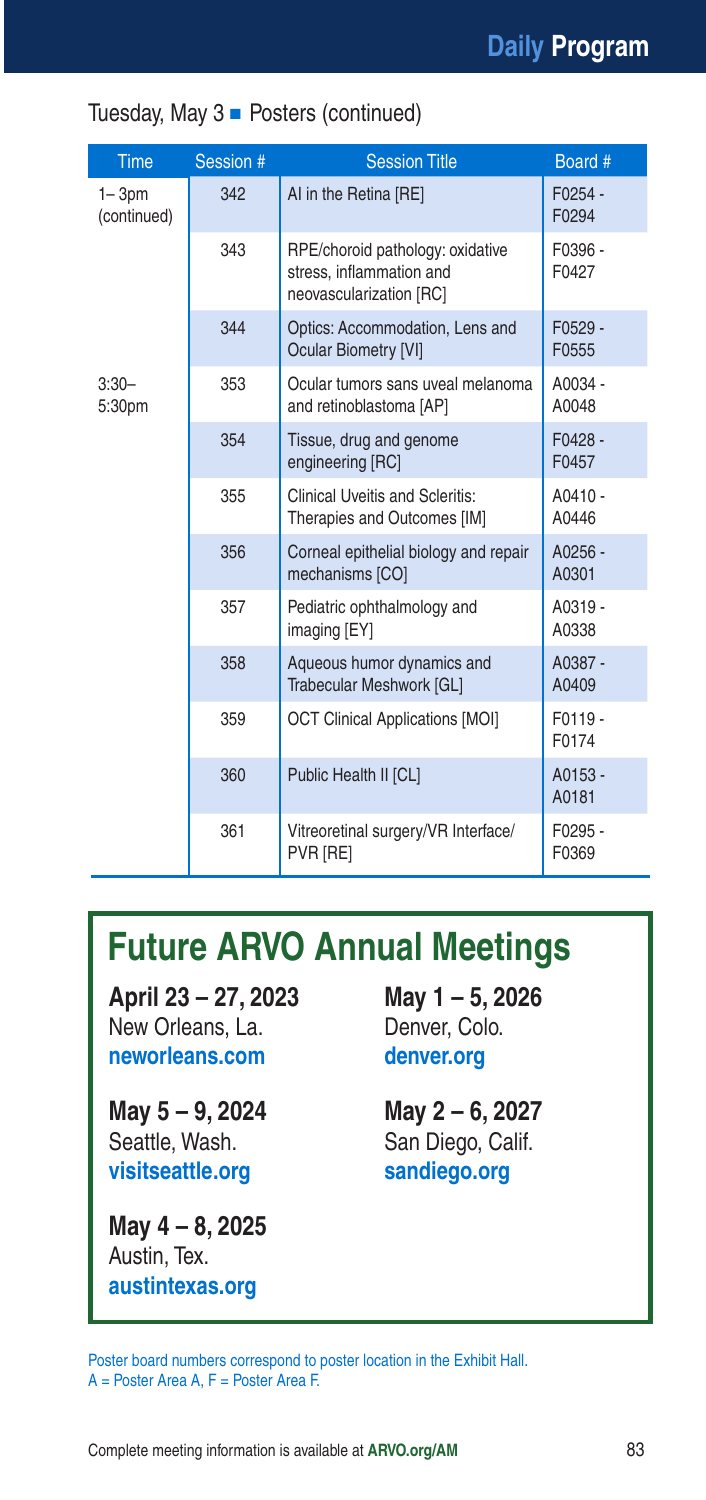| Wednesday, May 4 Lectures, Minisymposia, Papers |  |  |  |  |
|-------------------------------------------------|--|--|--|--|
|-------------------------------------------------|--|--|--|--|

| Time         | <b>Session</b> | Title/<br><b>Section</b>                                                                 | <b>CME</b><br><b>Accredited</b> | Location                                  |
|--------------|----------------|------------------------------------------------------------------------------------------|---------------------------------|-------------------------------------------|
| 8-8:45am     |                | <b>Friedenwald Award and</b><br>Lecture                                                  |                                 | Four<br>Seasons<br><b>Ballroom</b><br>2/4 |
| 8:45-9:30am  |                | Cogan Award and<br>Lecture                                                               |                                 | Four<br>Seasons<br>Ballroom<br>2/4        |
| $10am-12pm$  | 400            | Gene therapy and other<br>novel therapeutics in<br>ophthalmic diseases 2 [BI]            |                                 | 4AB Mile<br>High<br>Ballroom              |
|              | 401            | Animal Models of<br>Age Related Macular<br>Degeneration [RC]                             |                                 | 2B/3B<br>Mile High<br>Ballroom            |
|              | 402            | Refractive and non-<br>refractive corneal<br>surgeries [CO]                              | $\star$                         | 2A/3A<br>Mile High<br><b>Ballroom</b>     |
|              | 403            | Clinical studies and trials<br>[GL]                                                      |                                 | 601/603                                   |
|              | 404            | Biomechanics and ocular<br>blood flow [GL]                                               | $\star$                         | 2C/3C<br>Mile High<br><b>Ballroom</b>     |
|              | 405            | Cataract surgery:<br>techniques and outcomes<br>[LE]                                     |                                 | 605/607                                   |
|              | 406            | New perspectives in<br>technology [MOI]                                                  | $\star$                         | 702/704/<br>706                           |
|              | 407            | New drugs, anti<br>inflammatory agents,<br>antibiotics and antivirals<br>[PH]            | $\star$                         | 1EF Mile<br>High<br>Ballroom              |
|              | 408            | AMD Epidemiology &<br><b>Systemic Therapies [RE]</b>                                     | $\star$                         | Four<br>Seasons<br>Ballroom 1             |
|              | 409            | Electroretinography and<br>disease [VN]                                                  |                                 | 4EF Mile<br>High<br>Ballroom              |
| 12:30-2:15pm |                | AI: Opportunities for<br>reverse translation?<br>[GL] - Minisymposium                    |                                 | 2C/3C<br>Mile High<br><b>Ballroom</b>     |
|              |                | Beyond the retina:<br>the impact of vision<br>on behavior [VN] -<br><b>Minisymposium</b> |                                 | 4EF Mile<br>High<br>Ballroom              |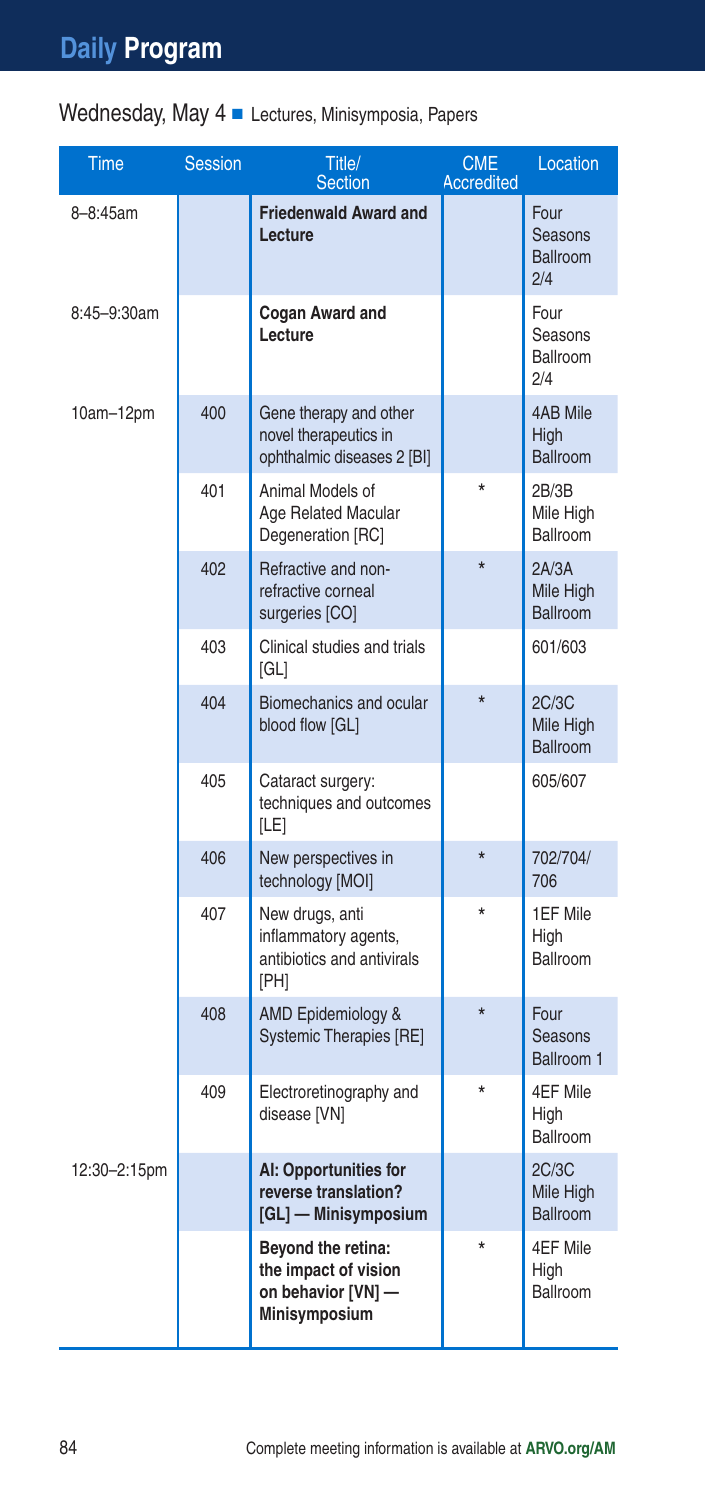#### Wednesday, May 4 Minisymposia, Papers

| Time                        | <b>Session</b> | Title/<br><b>Section</b>                                                                                   | <b>CME</b><br><b>Accredited</b> | Location                              |
|-----------------------------|----------------|------------------------------------------------------------------------------------------------------------|---------------------------------|---------------------------------------|
| 12:30-2:15pm<br>(continued) |                | Emerging and re-<br>emerging viruses:<br>Pathobiology and<br>ocular manifestations<br>[IM] - Minisymposium |                                 | 601/603                               |
| $12:30-$<br>2:30pm          | 419            | Myopia: Structural<br>Changes from Retina to<br>Sclera [AP]                                                | ÷                               | 1AB<br>Mile High<br>Ballroom          |
|                             | 420            | Biochemistry and<br>molecular biology of<br>ocular disorders [BI]                                          | $\star$                         | 4AB<br>Mile High<br><b>Ballroom</b>   |
|                             | 421            | Using Technology for<br>Care Delivery and<br>Improvement [CL]                                              | $\star$                         | 1CD Mile<br>High<br><b>Ballroom</b>   |
|                             | 422            | Ocular surface health and<br>conjunctiva [CO]                                                              | $\star$                         | 2A/3A<br>Mile High<br><b>Ballroom</b> |
|                             | 423            | Pediatric Ophthalmology<br>- Pathophysiology and<br>Imaging Modalities and<br>Oculoplastics [EY]           |                                 | 4CD Mile<br>High<br>Ballroom          |
|                             | 424            | Development of<br>molecular therapies for<br>inherited ocular disease<br>[GEN]                             |                                 | 1EF Mile<br>High<br><b>Ballroom</b>   |
|                             | 425            | Diabetic Macular Edema<br>[RE]                                                                             |                                 | 205/207                               |
|                             | 426            | AI and Retina 2 [RE]                                                                                       |                                 | Four<br>Seasons<br>Ballroom 1         |
|                             | 427            | Crystalline lens and<br><b>IOLs [VI]</b>                                                                   |                                 | 702/704/<br>706                       |
|                             | 428            | Subretinal fibrosis -<br>clinical challenges,<br>mechanism, and<br>diagnostic tools [RC]                   |                                 | 2B/3B<br>Mile High<br>Ballroom        |
| $3 - 5pm$                   | 442            | Refractive Error and<br>Social Determinants of<br>Vision Function [CL]                                     |                                 | 1CD Mile<br>High<br>Ballroom          |
|                             | 443            | Keratoconus and corneal<br>biomechanics [CO]                                                               | $\star$                         | 2A/3A<br>Mile High<br><b>Ballroom</b> |
|                             | 444            | Imaging in glaucoma [GL]                                                                                   |                                 | 2C/3C<br>Mile High<br>Ballroom        |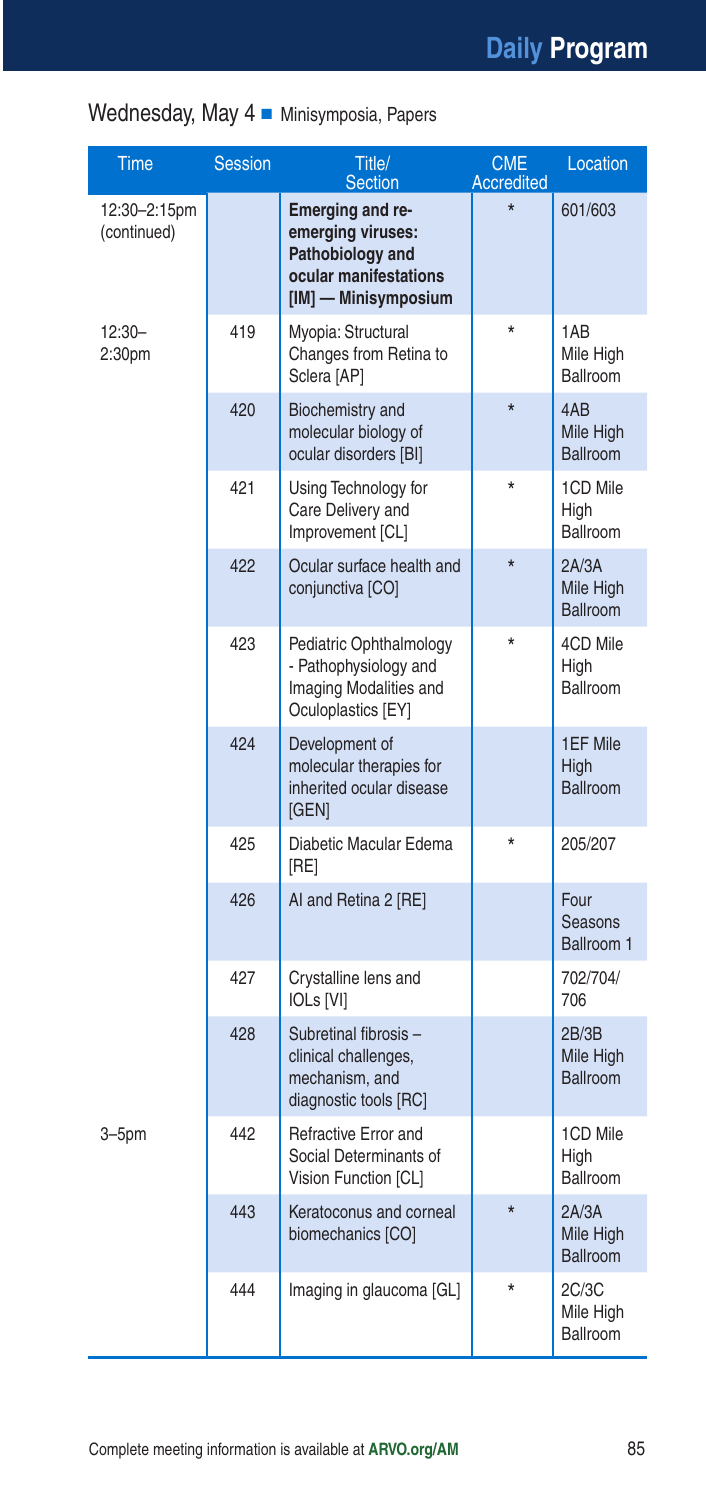| <b>Time</b>              | <b>Session</b> | Title/<br><b>Section</b>                                                                                                                                       | <b>CME</b><br><b>Accredited</b> | Location                            |
|--------------------------|----------------|----------------------------------------------------------------------------------------------------------------------------------------------------------------|---------------------------------|-------------------------------------|
| $3 - 5pm$<br>(continued) | 445            | <b>Visual Function</b><br><b>Assessment and Quality</b><br>of Life Outcomes [LV]                                                                               |                                 | 4CD Mile<br>High<br>Ballroom        |
|                          | 446            | Modulation of ocular<br>surface immunity during<br>health and disease [IM]                                                                                     | $\star$                         | 601/603                             |
|                          | 447            | <b>Retinal Development</b><br>[RC]                                                                                                                             | $\star$                         | 2B/3B<br>Mile High<br>Ballroom      |
|                          | 448            | AMD and retinal<br>physiology [PH]                                                                                                                             |                                 | 1EF Mile<br>High<br><b>Ballroom</b> |
|                          | 449            | <b>Retinal Degeneration</b><br>[RE]                                                                                                                            |                                 | 205/207                             |
|                          | 450            | Endophthalmitis &<br>Trauma [RE]                                                                                                                               | $\star$                         | Four<br>Seasons<br>Ballroom 1       |
|                          | 451            | Vision assessment and<br>Clinical applications [VI]                                                                                                            | $\star$                         | 702/704/<br>706                     |
| 5:30-6:15pm              |                | <b>ARVO/Alcon Keynote</b><br><b>Series: Accelerating</b><br><b>Ophthalmic Discovery</b><br>and Technology<br><b>Translation through</b><br><b>Team Science</b> |                                 | Four<br>Seasons<br>Ballroom<br>2/4  |

Wednesday, May  $4$   $\blacksquare$  Papers, Keynote



**Connect with ARVO on your favorite social media site to stay up-to-date on the latest news and information on eye and vision research.**

**twitter.com/ARVOinfo or include #ARVO2022**



**facebook.com/ARVOinfo**



**linkedin.com/company/arvoinfo**

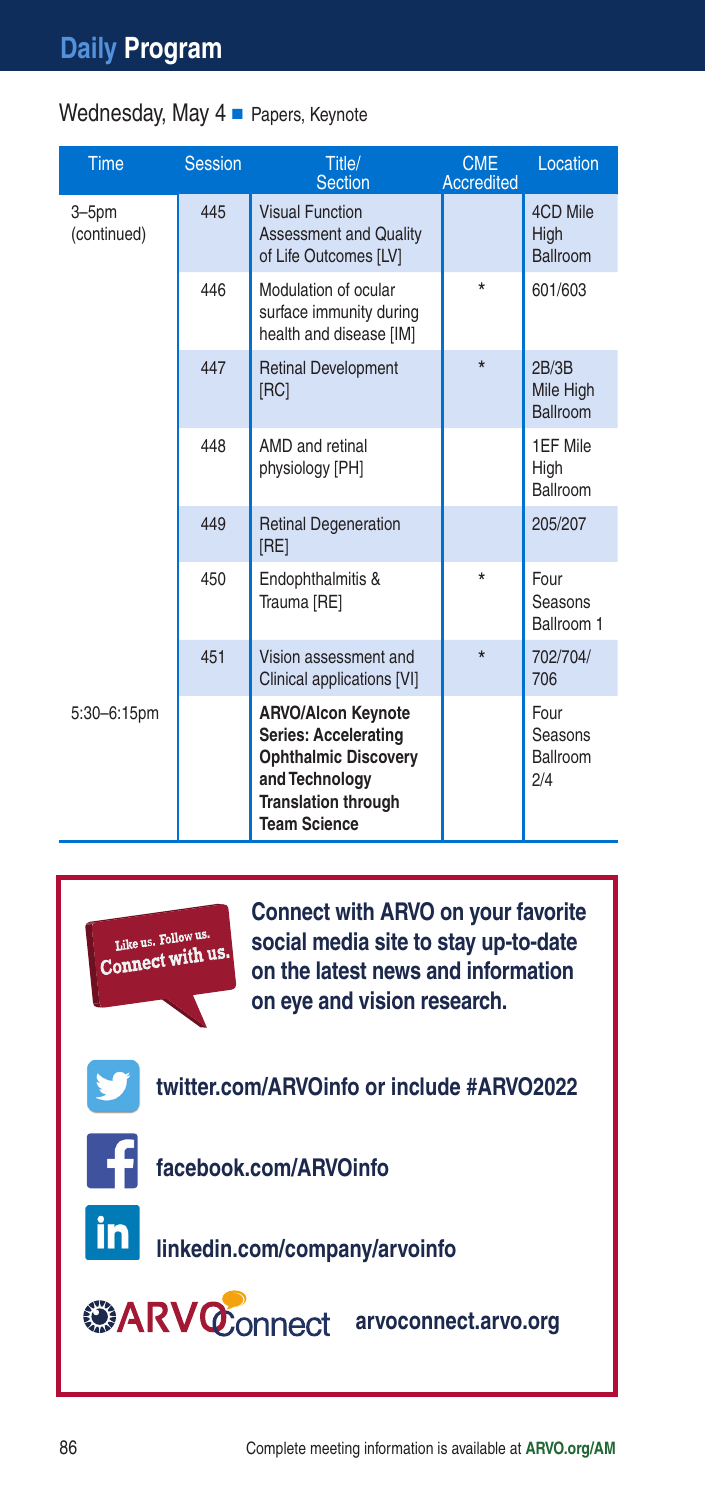### Wednesday, May  $4$   $\blacksquare$  Posters

| Time                           | Session # | <b>Session Title</b>                                                                                        | Board #          |
|--------------------------------|-----------|-------------------------------------------------------------------------------------------------------------|------------------|
| $10am -$<br>12pm               | 410       | <b>Anterior Segment and Trauma</b><br>Epidemiology [CL]                                                     | A0118 -<br>A0131 |
|                                | 411       | Antimicrobial Resistance.<br>Epidemiology and New<br>Antimicrobials [IM]                                    | A0439 -<br>A0458 |
|                                | 412       | Tumor - Diagnosis, prognosis, and<br>molecular mechanism [AP]                                               | A0001 -<br>A0015 |
|                                | 413       | <b>Biochemistry and Molecular</b><br>Mechanisms of Diabetic Retinopathy<br>[BI]                             | A0042 -<br>A0076 |
|                                | 414       | Corneal Cell and Molecular Biology  <br>Corneal Development [CO]                                            | A0187 -<br>A0223 |
|                                | 415       | Strabismus [EY]                                                                                             | A0316 -<br>A0335 |
|                                | 416       | Surgery & Wound Healing [GL]                                                                                | A0364 -<br>A0406 |
|                                | 417       | Stem cells and organoids [RC]                                                                               | F0328-<br>F0347  |
|                                | 418       | Macular diseases/Macular edema/<br>Functional testing/evaluation/Laser<br>[RE]                              | F0163-<br>F0230  |
| $12:30-$<br>2:30 <sub>pm</sub> | 429       | <b>Biochemistry and Molecular Biology</b><br>of the Retina/RPE [BI]                                         | A0077 -<br>A0117 |
|                                | 430       | <b>Clinical Uveitis &amp; Orbital</b><br>Inflammation: Etiology, Epidemiology<br>& Clinical Assessment [IM] | A0459 -<br>A0486 |
|                                | 431       | Ocular surface health and<br>conjunctiva [CO]                                                               | A0224 -<br>A0273 |
|                                | 432       | Thyroid eye disease [EY]                                                                                    | A0336 -<br>A0348 |
|                                | 433       | Glaucoma Genetics [GEN]                                                                                     | A0349 -<br>A0363 |
|                                | 434       | Biomechanics and ocular blood<br>flow [GL]                                                                  | A0407 -<br>A0421 |
|                                | 435       | Lens proteins and cataracts [LE]                                                                            | F0001-<br>F0015  |
|                                | 436       | Assistive Devices, Visual Function<br>Assessment, and Vision Restoration<br>Therapies [LV]                  | F0016 -<br>F0034 |
|                                | 437       | New improvements in imaging and<br>development of biomarkers [MOI]                                          | F0035 -<br>F0074 |